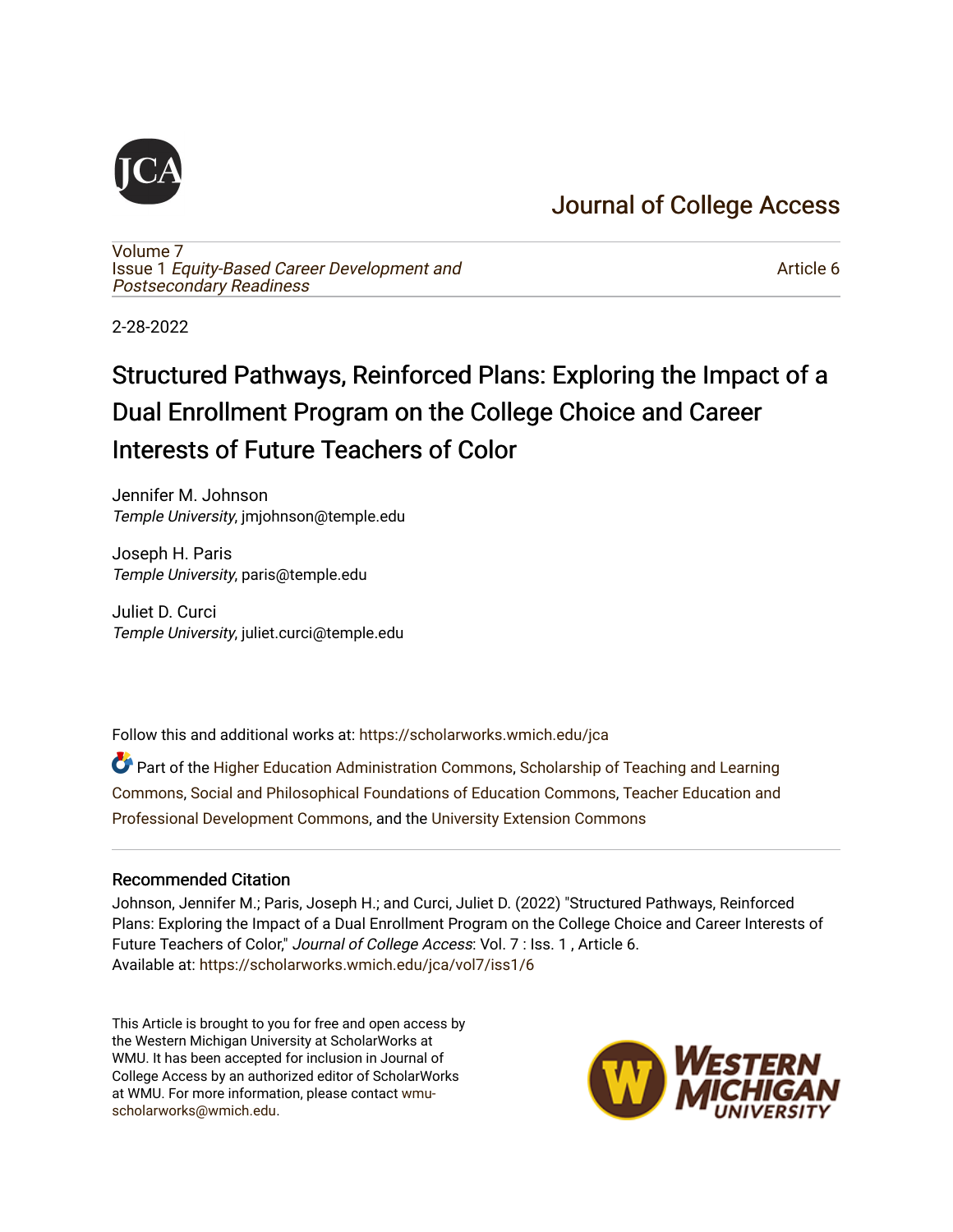# **Structured Pathways, Reinforced Plans: Exploring the Impact of a Dual Enrollment Program on the College Choice and Career Interests of Future Teachers of Color**



Authored by Jennifer M. Johnson *(Temple University)* Joseph H. Paris *(Temple University)*  Juliet D. Curci *(Temple University)*

#### **ABSTRACT**

In response to the critical shortage of a diverse teacher workforce, Temple Education Scholars is a "Grow Your Own" dual enrollment program model designed to promote access to postsecondary education and educator diversity. Grow Your Own programs have frequently been cited as a promising and potentially sustainable model for addressing the disparity between the racial identifications of students and those of their teachers. Using social cognitive career theory, we explore how three participants in the Temple Education Scholars program develop academic and career interests in teaching and make educational choices related to their career aspirations. Following case study analysis, we illustrate how three participants with interests in teaching described what attracted them to the program, how the program supported their college and career aspirations, and their visions for careers in education.

Keywords: teacher education, dual enrollment, college access, career readiness, social cognitive career theory

**Postsecondary education serves as a primary vehicle for promoting social and economic mobility and meeting national goals of degree productivity, civic participation, and** primary vehicle for promoting social and economic mobility and meeting national goals of degree workforce development (Ma et al., 2016; Zumeta et al., 2012). For the United States to achieve the level of educational attainment required for workforce readiness and international competitiveness, disparities in higher education degree attainment that persist across demographic groups need to be addressed (Perna & Finney, 2014). Access to postsecondary education is of particular importance for minoritized and special needs populations that have historically been excluded from educational opportunities. The field of higher education must also grapple with barriers experienced by minoritized students as they pursue their educational and career goals. For example, scholars have noted the difficulties associated with the early identification of academically talented students with an interest in teaching (Bianco et al., 2011; Carver-Thomas, 2018). Disinterest in teaching and other barriers to degree completion (e.g., testing standards, field placement requirements, lack of mentorship) can result in low levels of representation of people of color employed as teachers (Carver-Thomas, 2018). For example, only 6.0% of public school teachers in the Commonwealth of Pennsylvania are people of color compared to a public school student population of 35.8% people of color (Shaw-Amoah et al., 2020). Pennsylvania ranks near last nationally in the percentage of educators of color (Fontana & Lapp, 2018). While there are many reasons for the current disparity in representation in the racial backgrounds of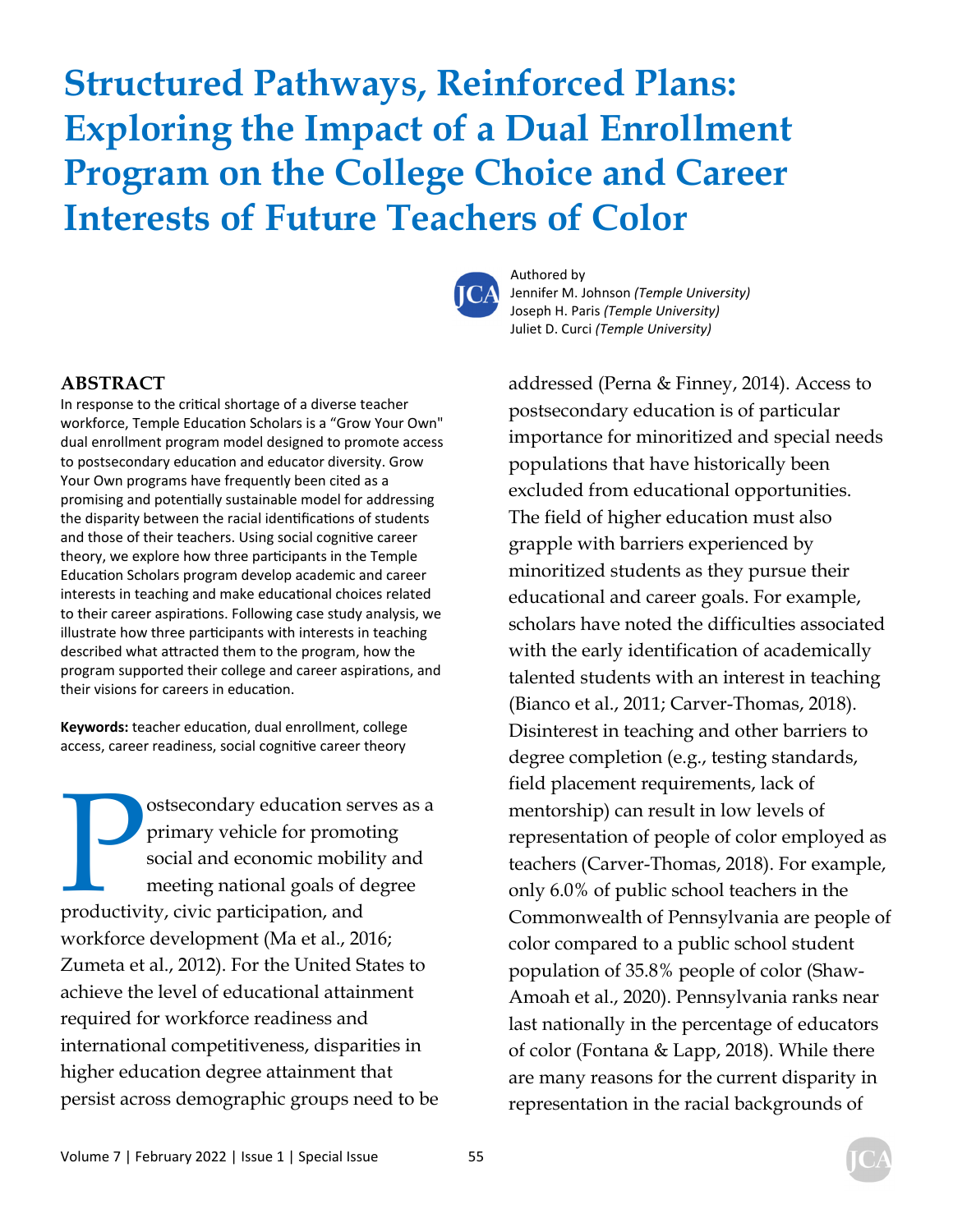teachers in Pennsylvania, there are opportunities to increase the number of teachers of color by establishing postsecondary education initiatives that provide early exposure to teaching and meaningfully guide students to and through teacher-pathway programs. Initiatives that support people of color to pursue teacher education degree pathways can be effective interventions for diversifying the teacher workforce (Bianco et al., 2011).

Researchers who demonstrate concern for the representation of people of color in teaching have studied the recruitment of people into the profession through intentional pathway programs that engage students while enrolled in high school (Bianco et al., 2011). Additionally, research that focuses on dual enrollment shows positive impact for students (An, 2013; Hughes et al., 2012; Lile et al., 2017). However, few models combine early exposure to careers in teaching with opportunities for students to complete college -level courses while enrolled in high school. In response, we address the gaps in understanding the potential of dual enrollment programs in guiding students' career exploration. Specifically, we illustrate how dual enrollment program participants with interest in teaching describe what attracted them to the program, how the program supported their college and career aspirations, and their visions for careers in education.

#### **Literature Review**

#### **College and Career Readiness**

Prospective undergraduate students are often concerned about investing in postsecondary education to attain career goals (Wambu et al., 2017). Initiatives that strategically structure programs for students from marginally resourced school districts may have a significant impact on the educational and career trajectory of "at promise" students (Hughes et al., 2012). Two approaches to support college and career readiness are early outreach and dual enrollment programs.

#### **Grow Your Own Early Outreach Programs**

Grow Your Own (GYO) early outreach programs are one of several possible strategies for addressing the critical teacher shortage and the teacher diversity gap (Goings et al., 2018). A review of the literature on various teacher pools (e.g., middle and high school teachers, paraprofessionals, community activists, parents, mentors) over the continuum of teacher development (i.e., recruitment, preparation, induction, and retention) found that GYO programs offer a promising model for the recruitment of teachers of color (Gist et al., 2019). Many early outreach programs are designed to recruit high school students into the teacher workforce, but not all focus specifically on recruiting students of color (Gist et al., 2019). One such model is situated within the high school setting and constitutes a series of courses taught by the high school faculty within a "Teacher Academy" concentration or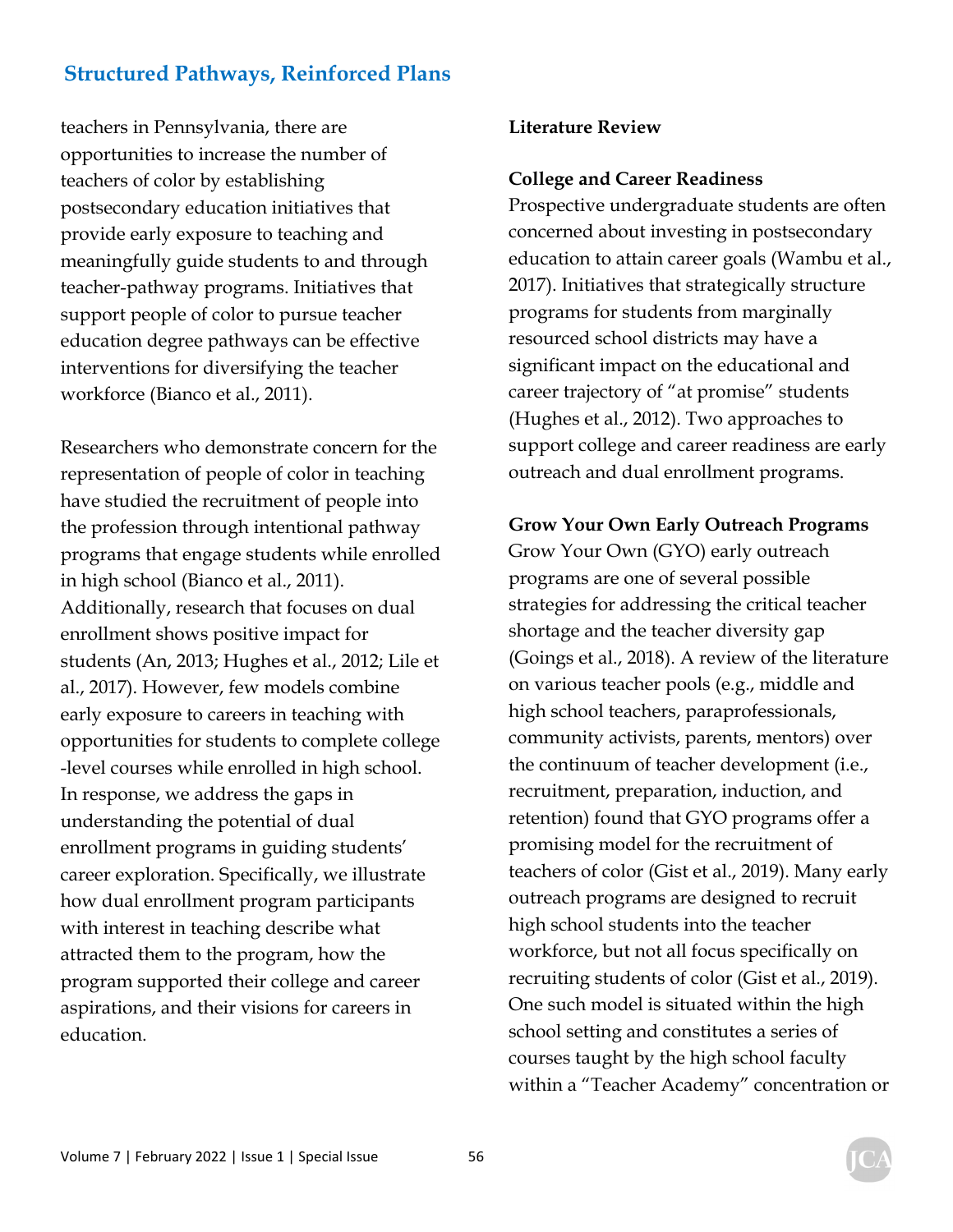program of study. In this model, students are introduced to topics in teaching and learning, often with a focus on the early childhood years, throughout a sequenced series of courses in which students participate as a cohort. There is typically a field experience or practicum component to students' later courses in the program in which students shadow or provide support for teachers and students in classrooms at earlier grade levels in the school district (Council of Great City Schools, 2000). The limitations of such programs, like many other high school career academies, are that they often are not directly connected to post-secondary educational pathways into teaching majors at local colleges or universities; either college credits are not available for the high school coursework that students complete within the academy or there are no formal recruitment, admissions, or scholarship opportunities made available to students who successfully complete the academy (Kemple & Snipes, 2000). Though Teaching Academy programs are not typically exclusive to students of color, increasingly, programs with interest in recruiting students of color into teaching have adopted messaging and curricula grounded in social justice. Appealing to students' desires to make a positive impact, address injustice, and present culturally relevant content and pedagogy has been effective for gaining students' interest in such early exposure opportunities (Bianco, et al., 2011).

#### **Dual Enrollment**

Dual enrollment (also referred to as dual credit or concurrent enrollment) has become a strategy for providing high school students with access to postsecondary education (Karp & Hughes, 2008). By completing college coursework while in high school, students can experience the rigor of college coursework, pace of class schedules and assignments, and situations in which social and self-advocacy skills are needed to effectively communicate with peers and faculty. Moreover, students can benefit from the potential savings of time and money if the credits earned transfer to their future college degree program. Dual enrollment opportunities vary in several ways: the settings in which courses are taught (i.e., high school or college campus); the instructor of the course (high school teacher or college faculty member); and the value of the college credits earned toward high school requirements (i.e., elective courses, core courses, or non-credit; Karp & Hughes, 2008). Often the dual enrollment opportunities available to students are not linked to a specific college or career pathway for students, and the transferability of credits earned to a student's future degree program of interest is highly variable (Corin et al., 2020). A recent study found that students are more likely to continue their interest in the STEM career field when exposed to STEMrelated dual enrollment courses while in high school (Corin et al., 2020). For high school students whose parents or guardians, school, or school district cover the cost of tuition, fees, and books, completing a dual enrollment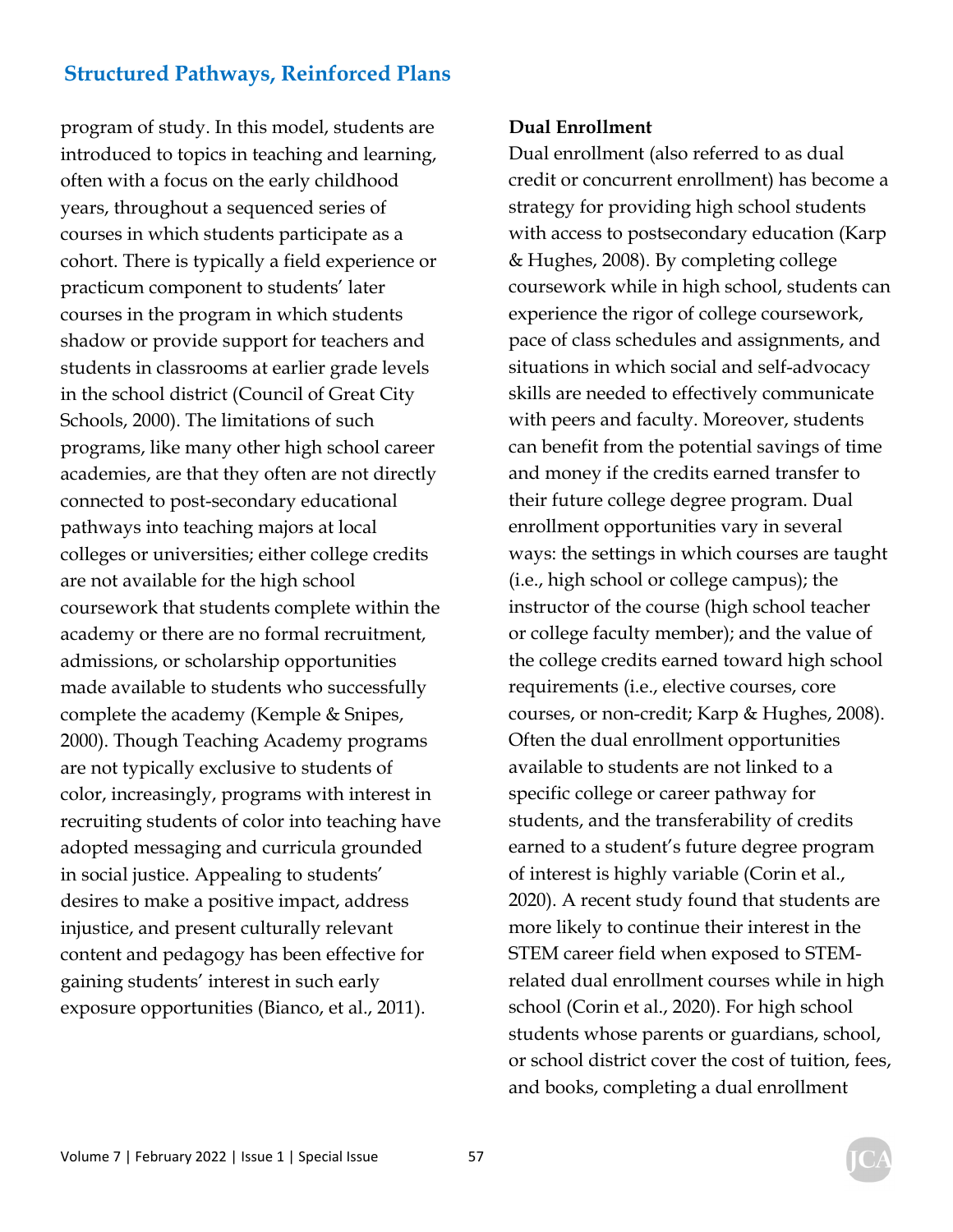course can be financially worthwhile. However, programs that lack intentional structure and supports may be unable to help students realize the maximum benefits of the experience such as the development of a strong college academic record and high academic self-efficacy.

#### **Temple Education Scholars**

Combining GYO and dual enrollment approaches, the Temple Education Scholars (TES) program provides School District of Philadelphia high school seniors with college admissions application guidance and the opportunity to complete up to 15 credits of college coursework instructed by Temple University faculty on its main campus. Informed by scholarship and practice, TES was intentionally designed to include components that cultivate participants' academic and career interests. These components include structured course taking, near-peer mentorship from current undergraduate students, college admissions and scholarship application submission guidance, and a cohort-based community environment (Johnson et al., 2021).

TES participants complete five college courses in education that count toward the school district's high school graduation requirements and the baccalaureate degree requirements at Temple. TES is free to participants and is funded by Temple University's College of Education and Human Development and the School District of Philadelphia. The long-term objective of TES is for participants to return to the school district as teachers upon earning a bachelor's degree.

As practitioners, researchers, and policymakers seek information about strategies for recruiting and retaining people from diverse backgrounds in a college and career pathway focused on teaching, a study focused on how students on that pathway describe their aspirations could inform the development, modification, or expansion of efforts to increase the number of people of color who pursue careers in teaching. The desire for this critical information resulted in the study described herein. The current study is guided by the following research questions:

*How do Temple Education Scholars participants develop academic and career interests in teaching?* 

*How do Temple Education Scholars participants make educational choices related to their career aspirations?* 

#### **Theoretical Framework**

Drawing upon earlier career development theories, Lent et al. (1994) developed the Social Cognitive Career Theory (SCCT) to explain three interrelated models of career development: (1) how academic and occupational interests develop, (2) how educational and career choices are made, and (3) how academic and career success is obtained (Lent & Brown, 2006, 2008; see Figure 1 on page 59). Lent and Brown (2006) added a fourth overlapping model to understand educational and vocational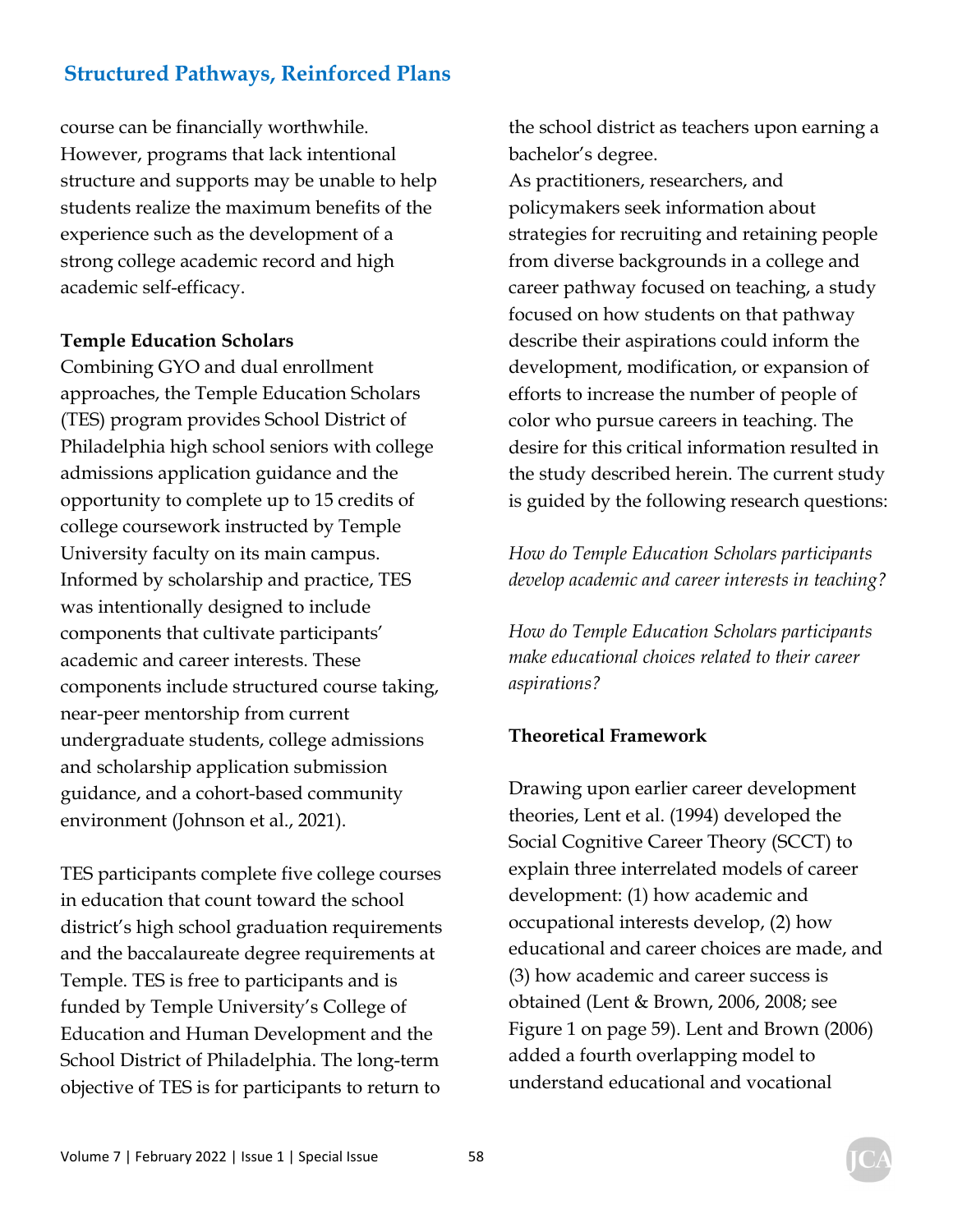# Figure 1.

*Social Cognitive Career Theory Model*



Adapted from Lent et al. (1994)

satisfaction and well-being. Using general social cognitive theory (Bandura, 1997) as a unifying framework, SCCT integrates a variety of factors (e.g., abilities, personality, environmental context) to address the content and processes related to the formation of career interests and selection of academic choices. The model also helps explain the potential conditions that promote or inhibit pathways to career success. SCCT is based on three interrelated variables: self-efficacy (an individual's beliefs about their capabilities to perform in a particular situation), outcome expectations (an individual's beliefs about the consequences of performing certain behaviors), and goals (an individual's intentions to engage in a particular activity or attain a particular level of performance; Lent & Brown, 2013). Interests in career-relevant activities (e.g., pursuing a given academic major that leads to a specific career outcome) and the career choice process are functions of self-efficacy and outcome expectations (Lent & Brown, 2013).

 SCCT emphasizes that educational or career goals may be influenced more directly and

> impactfully by self-efficacy beliefs, outcome expectations, or environmental conditions, rather than by interests alone. SCCT is an ideal framework for the current study because it focuses on both the content (e.g., the types of educational and vocational opportunities people are inclined

to pursue) and process (e.g., how people make career-related decisions, navigate the transition from school to work, and pursue personal goals) of career development under a variety of environmental conditions (Lent & Brown, 2013).

#### **Methodology**

We used a descriptive case study design (Yin, 2003) to explore the development of participants' career interests and their educational choices in pursuit of these interests. This methodological approach allowed us to generate an in-depth understanding of a complex issue within the context of participants' experiences. Descriptive case studies are used to illustrate an intervention or phenomenon in the natural context in which it occurred (Yin, 2003). In this analysis, each study participant is a case bounded by their experience in TES. To generate the descriptions needed to understand our participants' perceptions of their experiences, we collected data by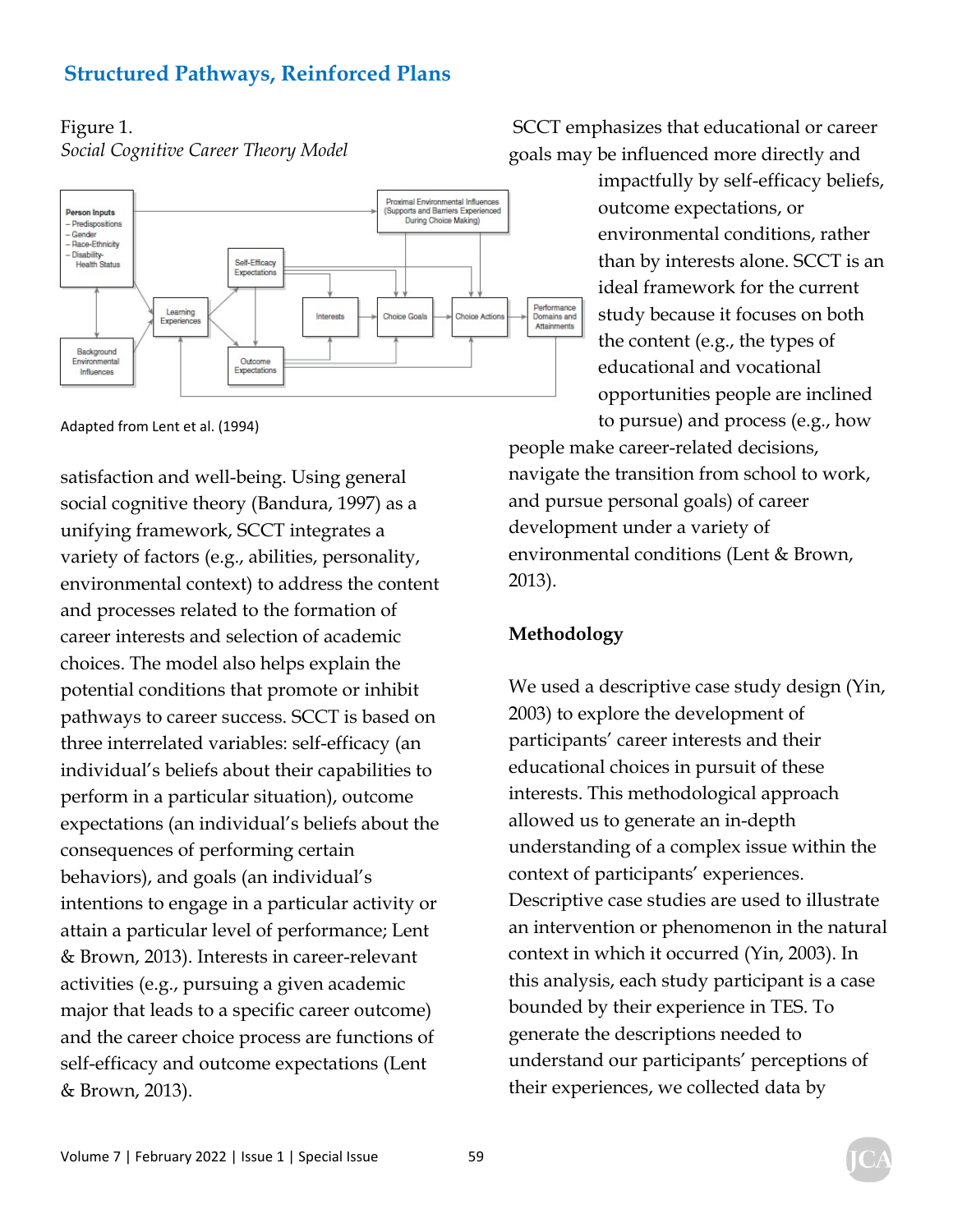conducting semi-structured interviews with students across the first three cohorts of TES (n = 24) between Spring 2018 and Spring 2021.

**Participant Recruitment and Selection** 

TES participants were recruited by the School District of Philadelphia as part of its "Senior Year Only Program" (SYOP) initiative, an opportunity for high school seniors to complete college and career preparatory experiences. Principals and school counselors were asked to invite all high school juniors to apply to a SYOP program. Interested students completed a brief online application and indicated their preferred program. On average, according to school district officials, between 25-30 students (of the 200-400 who submit SYOP applications) indicated TES as their preferred SYOP program. School district and Temple University College of Education and Human Development administrators reviewed the following information to select Scholars: the contents of their application, responses to short-answer essay questions, unweighted cumulative high school GPA (a minimum 3.2 GPA was required for admission), recent high school course grades, and high school attendance records. A total of 38 students participated in TES across three cohorts.

#### **Participants**

All TES program participants were invited to engage in this research study to explore their experiences. Twenty-four agreed and engaged in semi-structured interviews with a member of the research team. Given the focus of our

study, we reviewed the data and identified nine participants who specifically articulated an interest in pursuing a career in education and decided to highlight three of their profiles. Each participant represents a unique case, illustrative of the potential of TES as a Grow Your Own early outreach initiative and dual enrollment program designed to promote pathways to careers in teaching for students from diverse racial, ethnic, socioeconomic, and academic backgrounds. The three participants from this subset, Morgan, Vinh, and Hawa (pseudonyms), attended three different Philadelphia public high schools. Morgan and Hawa attended "special admit" high schools while Vinh attended a "neighborhood" high school without admissions criteria. All participants self-identify as people of color. Specifically, Morgan and Hawa identify as African American and Vinh as Asian American. Vinh is also the only participant who identifies as a man. All are the first generation in their family to potentially earn a bachelor's degree.

#### **Data Collection and Analysis**

We developed semi-structured interview questions that asked participants to reflect on the formation of their career aspirations, their personal qualities and capabilities that perceivably make them a "good teacher," and their educational choices and actions in pursuit of their career aspirations. We asked guiding questions such as "What experiences have influenced your thoughts about becoming a teacher?" and "What factors shaped your decisions about applying to and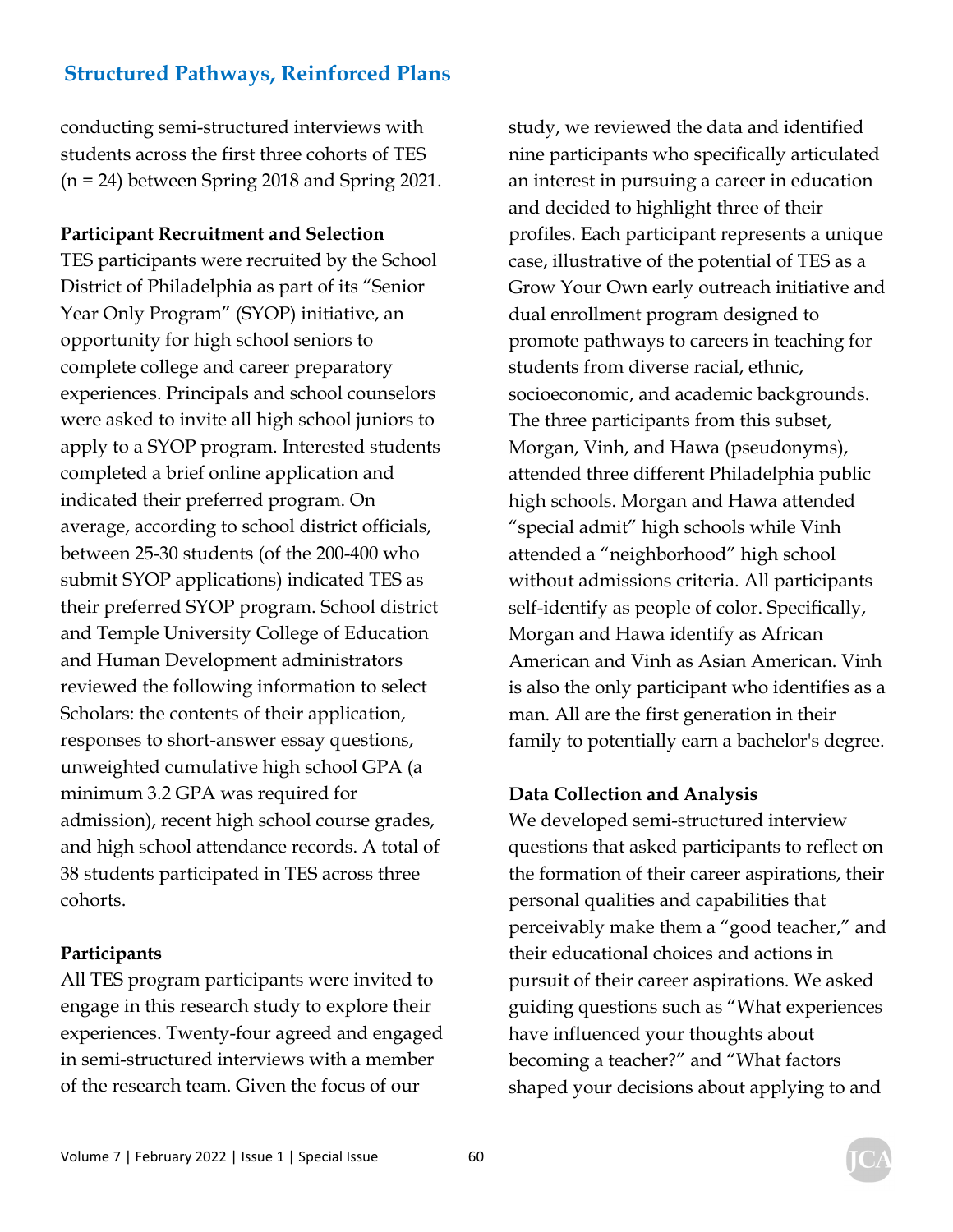enrolling in college?" Semi-structured interviews were conducted by members of the research team via video conference technology. These meetings were electronically recorded, transcribed, and reviewed for accuracy.

We coded the transcript data to identify trends in the data, informed by the theoretical framework and literature on college and career readiness (Saldaña, 2021). We began with open coding to understand the data and develop insights within and across participants' experiences. This process led to the decision to focus on three individuals uniquely suited to address the research questions. Next, we reengaged the data, using a priori codes derived from SCCT. We used SCCT to understand the types of experiences and activities that formed the basis of study participants' educational and career interests and choice paths. We were also interested in whether person inputs (e.g., predispositions), background environmental influences (e.g., social or familial connections to teaching), and learning experiences (e.g., exposure to teaching through extracurricular involvement) influenced participants' career interests, goals, and choices. We considered the proximal environmental influences (e.g., family, financial, and emotional support) that shaped participants' adaptive behaviors and self-efficacy expectations. Given the precollege nature of TES, we focused on the first three models of the SCCT framework (i.e., interests, goals, choices). This information was used to create case profiles and then cross -case analyses of how TES participants develop academic and career interests in teaching and make choices related to their career aspirations.

#### **Researcher Positionality**

As colleagues within the College of Education and Human Development at Temple University, we engaged with TES and the students in the program in different capacities since its inception. At the time of this writing, Dr. Curci serves as the Assistant Dean of College Access and Persistence. In this role, she is the lead administrator responsible for all aspects of TES, including participant recruitment and selection, curriculum development, and hiring and supervision of program staff. Drs. Johnson and Paris are assistant professors in Temple's Higher Education Program. Dr. Johnson teaches the Scholars in their first course in TES, serves as a mentor to students, and partners with the TES team to inform curriculum and present the program to diverse stakeholders. Dr. Paris has been involved in establishing the preliminary program logistics from an enrollment management perspective, and since has been engaged with the TES participants participated in the research interviews.

We acknowledge that our roles and relationships within the program shape both responses to interview questions and our interpretation of the data. To minimize this, the research team met bi-weekly throughout the data collection and analysis process to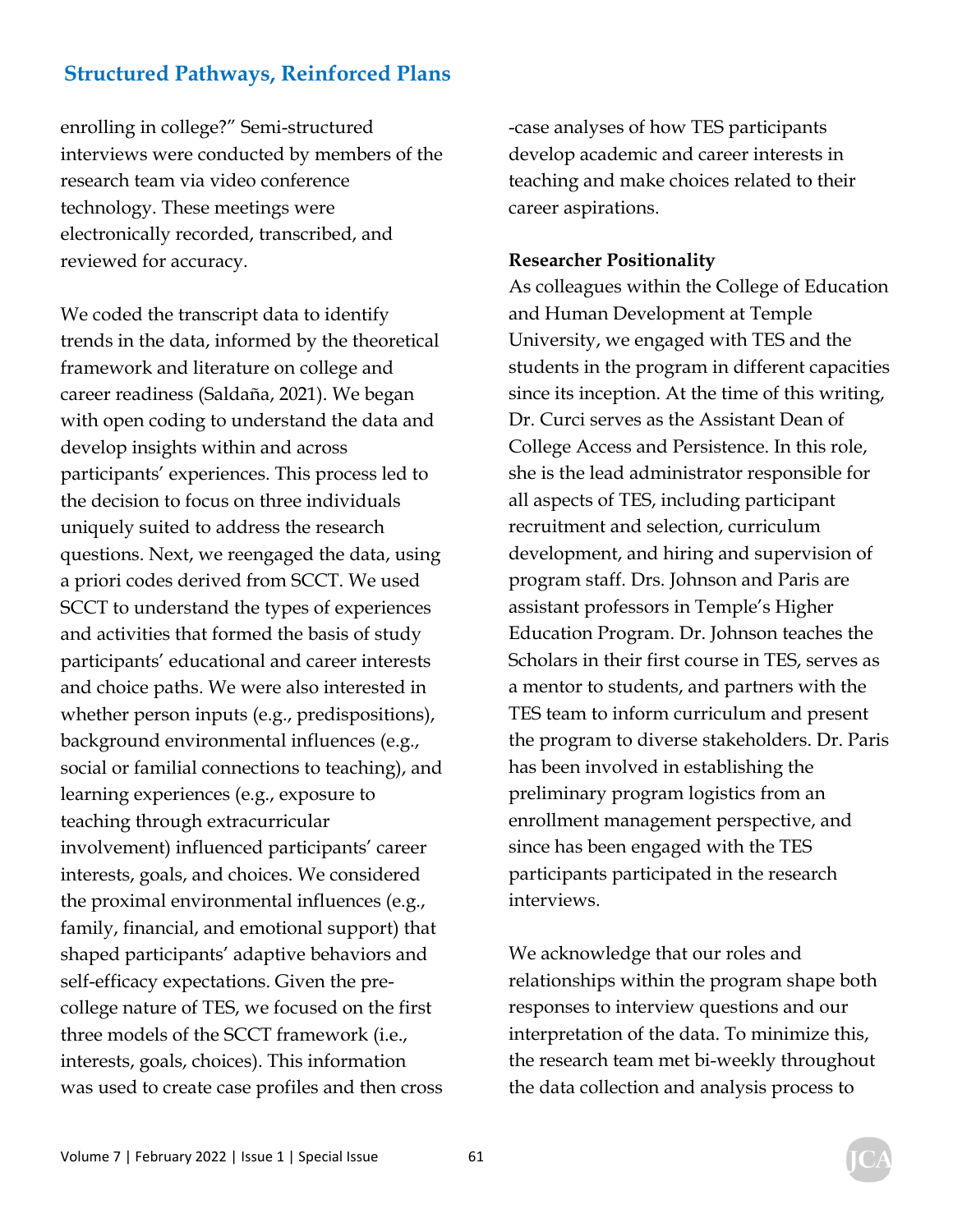review and discuss our initial findings and confront our biases as program stakeholders. We engaged in memoing to document these conversations which served as an audit trail that detailed our decisions. Moreover, we endeavored to share rich, thick descriptions of participants by sharing their individual profiles and incorporating their own words in the reporting of the findings. That was done so readers can review the data and build their own understanding of participants' experiences related to the research questions.

#### **Findings**

Next, we share the profiles of three participants in the program who expressed an interest in a career in teaching, then will illustrate the common themes that cut across their experiences: college-bound mentality; pre-program interest in teaching; and structured pathways, reinforced plans.

#### **Participant Profiles**  *Morgan*

Morgan is an African American woman and second-year college student at Temple University. She graduated from a "special admit" high school in Philadelphia. She learned about TES through her high school staff, although as a member of the first program cohort, there was little information available about the opportunity. By the time she was a senior, she was certain about becoming a teacher, yet less certain about which college she would attend to prepare for that career. TES seemed like an ideal

opportunity to further explore her career interest. Morgan shared, "I was interested in [TES] because I was interested in pursuing education as a career path." Although there were other options to take dual enrollment courses, she applied for TES "since it was geared towards teaching…not just the opportunity to take college courses that can fit any major."

Academically, Morgan did well in high school and continued in that pattern of success as a dual enrollment student. She often talked about her network of support, inclusive of her family and friends, who helped her cultivate her college and career aspirations. TES provided her with structured support specifically as it related to applying for colleges and deciding where to attend. When asked what she liked best about the program, Morgan described its familial environment. She shared, "It's just a great family atmosphere…and that wasn't just the Scholars. [It] was the peer mentors, the counselor, the director…I mean, everyone!" She spoke of new relationships with peers in the program and connections with the program staff as an unexpected benefit of participation in TES. Conversations with her family, along with TES staff, helped her to "evaluate my different decisions—they told me that I had more than one choice…" She viewed the opportunity to participate in TES as the chance to deepen her interest and exposure to the expectations of a future educator.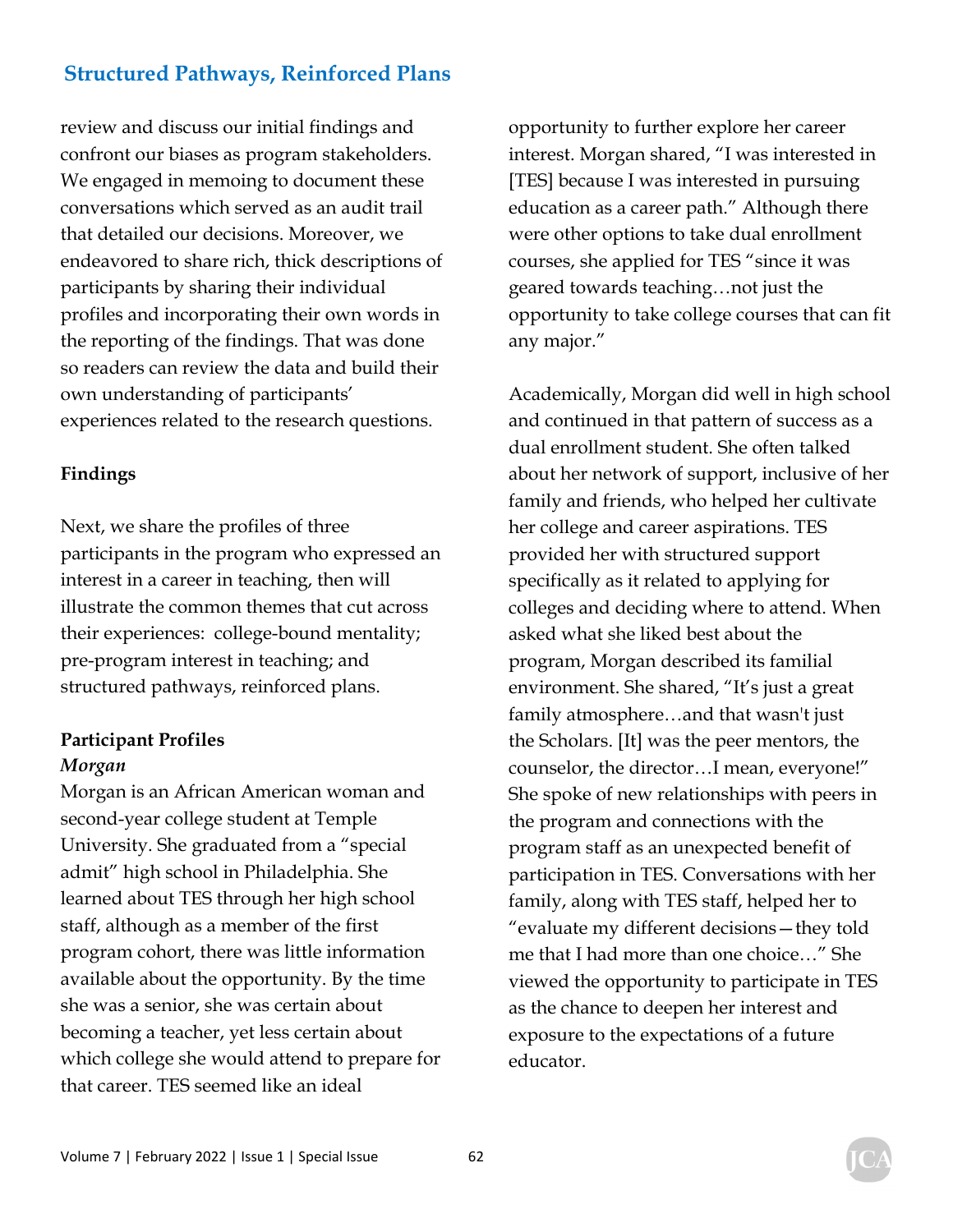Based on her experiences, Morgan ultimately decided to continue her education at Temple as an early childhood education major. As she transitioned to full-time undergraduate studies, she commented on having realistic expectations for college success. Morgan explained, "not only did I have credits for my college, but I already had background knowledge about the material." During her first year of college, she continued contact with TES faculty, had the opportunity to speak about her experiences in TES at a statelevel education conference, and served as a TES student employee.

#### *Vinh*

Vinh is an Asian American man and senior attending a neighborhood high school in Philadelphia. Vinh learned about TES from his school counselor: "I was in my advisory class and my counselor walk[ed] in and said, 'is there anyone interested in being a teacher?' I instinctively raised my hand." Yet, the main reason TES as a program intrigued Vinh was that it would prepare him for college. He shared:

*My cousins, my sister - they all talked about [how] they got really overwhelmed in their freshman year [of college]. They earned a really horrible GPA during their freshman year. I had to take a first step to stay on top of everything...to be well prepared before going to actual college.* 

Vinh would be one of the first in his immediate family to pursue postsecondary education and he was concerned about the

transition from high school. After being accepted into TES, he grappled with how to reconcile his interest in becoming a teacher with his family's desire for him to pursue a STEM-related career. While in TES, Vinh's conversations with the tutor-mentors and fellow students provided opportunities for him to consider his career interests and choice of college major.

As a participant in TES, Vinh gave presentations, asked questions in class, and engaged with his peers more so than he had in high school. He reflected, "TES helped me build my self-confidence…when I get into my high school classes I realize[d] that I became more confident as opposed to my peers." Vinh acknowledged that this confidence will be helpful as an educator. He credited experiences in college-level classes and conversations with program staff as instrumental in affirming his decision to become a math educator.

#### *Hawa*

Hawa is an African American woman and senior attending a "special admit" high school in Philadelphia. Her school is considered academically competitive and well-resourced, with several college preparatory partners throughout the region. She learned about TES through a conversation with a school administrator: "I was just talking to our roster chair and telling her I want to teach, and she brought up this program [TES]." Hawa was very interested in TES, but doubted she was qualified to participate in the program because the other college preparatory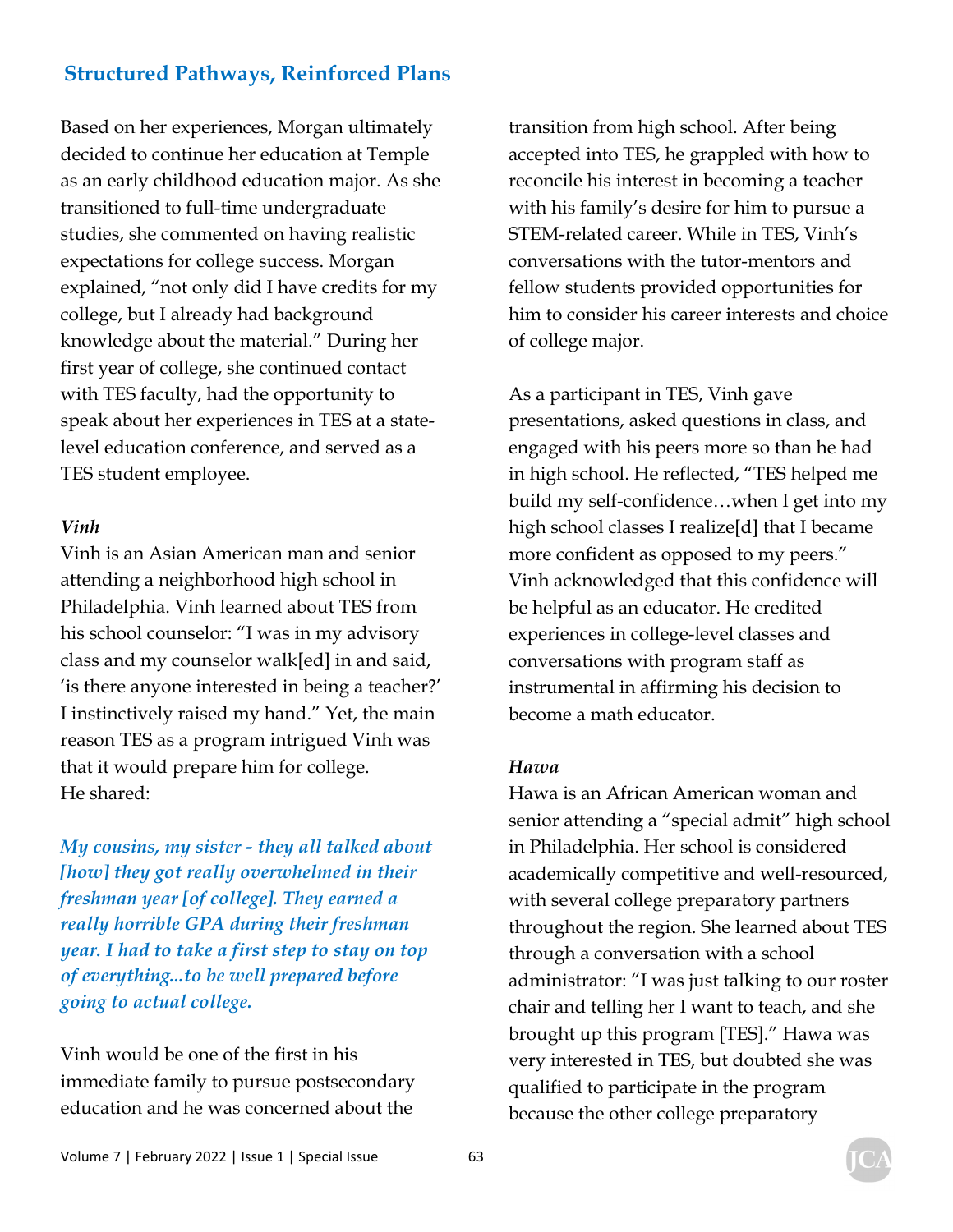opportunities required a minimum 3.5 cumulative high school GPA. She shared, "for me, academically, that's very discouraging, especially being around a lot of other intelligent kids and just constantly being like, 'oh, you can't do this because you don't meet the mark.'" Acceptance into the program came as a surprise, "in all honesty, I didn't think that I was going to be able to do it. So, when I got accepted, I was really excited because I do want to go into education." For Hawa, being a part of TES was considered an important step toward making her a competitive college applicant and actualizing her goal of becoming an educator.

Although TES is sponsored, in part, by a fouryear university, the program staff encourages students to explore all their college options. This was critical for Hawa; she wanted to become a teacher and was interested in attending a Historically Black College/ University (HBCU), an institution of higher education founded with the explicit mission to support African American students. After attending a predominately White high school and spending the year involved in racial equity work in the city, she shared:

*I've definitely wanted to go to an HBCU since eighth grade when I found out what they were…and doing all of this anti-racist work makes me want to be at an HBCU even more because it's so draining...I want to be around Black people. I'm a little tired.* 

Consequently, Hawa described the benefit of being in a program that supported students' aspirations to become a teacher and provided support to help her make a college choice decision. Upon earning her degree in Secondary English Education at an HBCU, it is her plan to return to Philadelphia to teach.

#### **Themes**

As participants shared how they developed their interest in college and teaching, and their experiences in TES, the themes that emerged were illustrative of the ways academic and career interests are interrelated and uniquely shaped by individual characteristics and experiences. Each student could be considered a "high achiever" given their proclivity to seek advanced curricular opportunities and prior history of solid academic performance. Yet, they had different levels of access to supports that promoted the formation of interests in a career in teaching. Although they likely would have attended college in the absence of TES, the certainty of whether and where to pursue a degree in teaching may have not crystalized without structured experiences. These experiences were facilitated through several components of TES including specific college-level coursework in education and engagement with TES staff.

#### *College-bound Mentality*

The theme college-bound mentality reflects participants' predisposition for pursuing postsecondary education. Each participant exhibited a college-bound mentality that pre-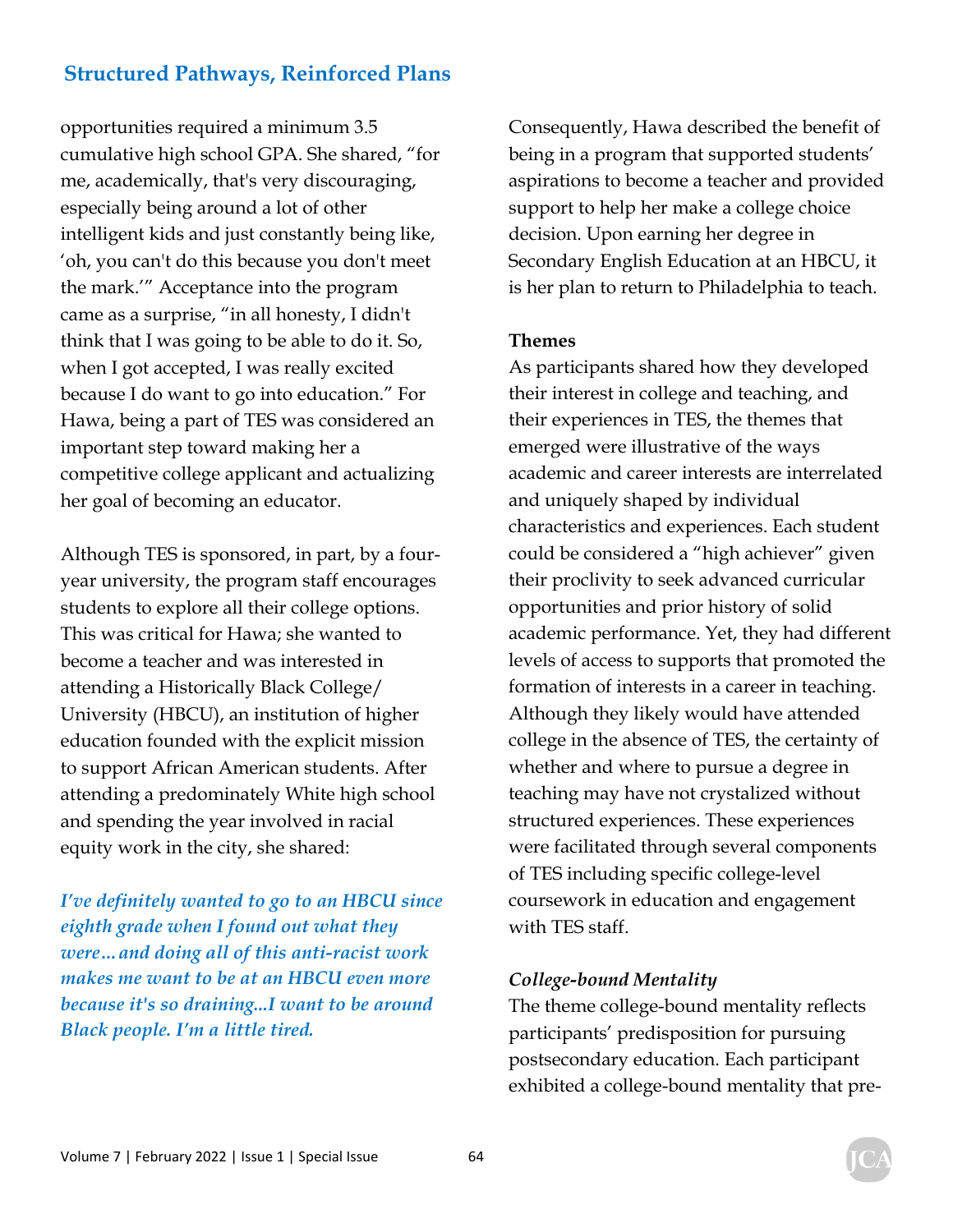dated their knowledge of TES. This was evidenced by their enrollment in college preparatory coursework and their interest in taking dual enrollment courses. This collegebound mentality was further reflected in their attitudes about how they were able to manage the added responsibilities of being in a dual enrollment program. Morgan shared:

*Being able to take college courses as a senior sometimes was stressful because I had my high school classes, I had my college classes, [and] I was working at the time, so, I had a whole bunch of stuff going on at once. That kind of forced me to procrastinate sometimes, but also made me motivate myself to keep going because I knew I wanted to finish the program. I wanted to graduate high school.* 

This was a similar experience for Vinh and Hawa, who also had to juggle multiple responsibilities as high school seniors. Their experiences were complicated due to the decision to participate in TES during the COVID-19 pandemic. Due to state mandates, all Philadelphia high schools engaged in online instruction and Temple courses were also facilitated online. Nevertheless, these students chose to engage in a co-curricular program to prepare for college. Vinh, for example, took four Advanced Placement courses along with his dual enrollment coursework and related program assignments. Reflecting on his senior year experience, he noticed that many of his peers were focused on just "getting by" and doing the minimum while he was driven to stay on top of his tasks. He shared,

"sometimes I feel overwhelmed but…I always look back...was I productive or was I just like laying on my bed all day? That's what make [s] me proud of myself. Just being productive." The willingness to maintain continuous academic engagement during a time when academic experiences were less structured is indicative of students' commitment to academic success and college readiness.

These college-bound students also reflected on how they utilized school resources to gain access to the information needed to continue their education beyond high school. This realization led to decisions to seek opportunities to gain more support outside of the school context. For example, Hawa stressed the importance of cultivating relationships with school personnel, especially for students in large schools with few school counselors. She mused:

*It's just too many kids, and that's not just at [my school]; that's happening at a lot of district schools. We don't have a lot of counselors. So, I think TES is even more important because a lot of students don't have that support system at their schools.* 

Vinh expected that he would be able to gain support with the college application process through his high school, but that was not his experience. Support from TES filled the gap. He shared: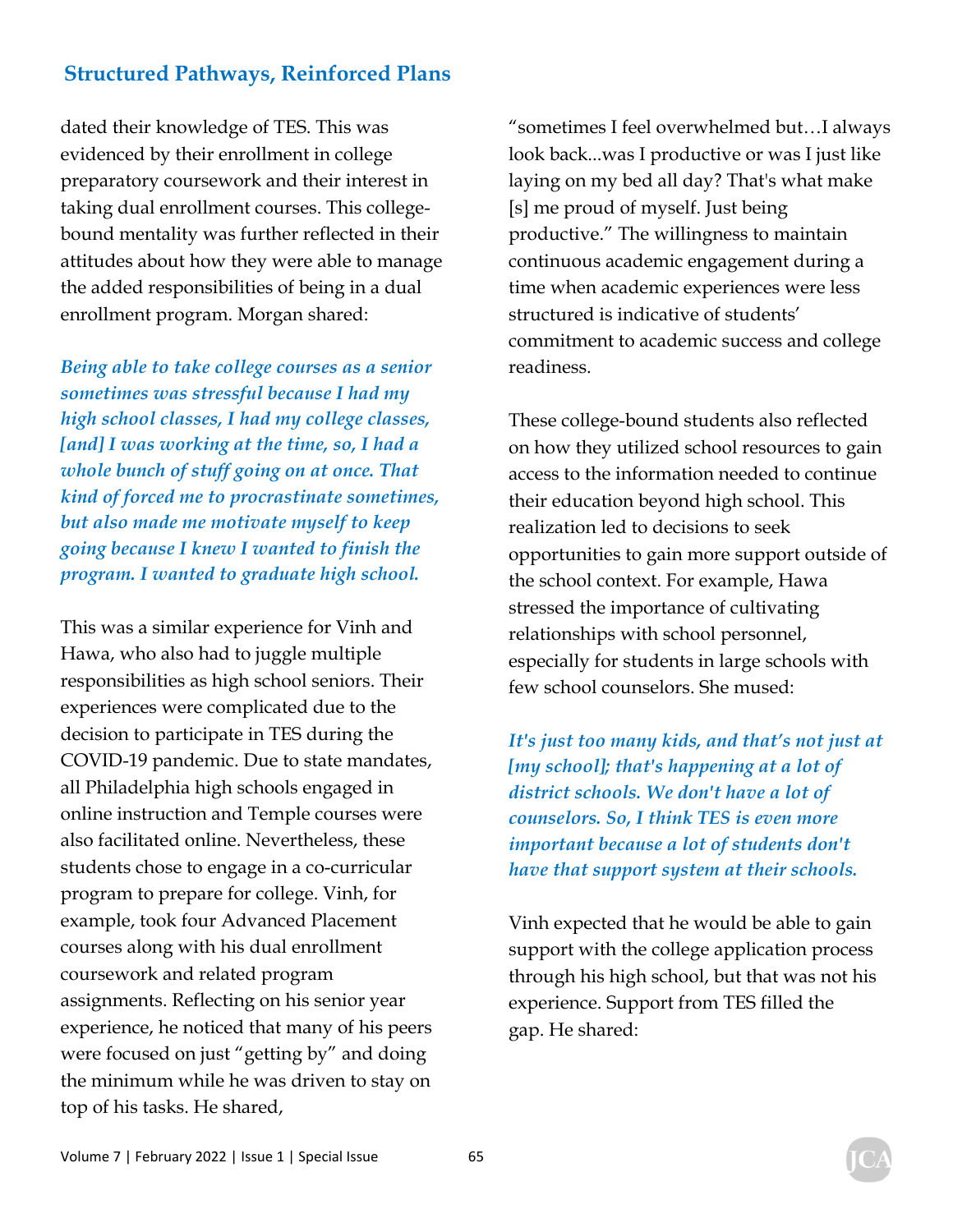*TES helped me out with the college essay, which is one of the most important steps when it comes to college applications. And then they also helped [with] how to fill out the FAFSA and how to [apply for] scholarships as well.* 

Participating in TES provided these collegebound students with information to which they would not otherwise have access. As Morgan described, "a few of my friends had taken a [dual enrollment] class their junior year, so I just assumed it would be another dual enrollment program. But it was way more than that; I'm definitely appreciative of it." Similarly, Vinh shared, "Overall, I feel like TES is a good program for students who want to be a teacher. Or even if you don't want to be a teacher, just like join TES to see how college looks." TES was instrumental for students for gaining the experiences needed to make informed choices about postsecondary education and career pathways.

#### *Pre-Program Interest in Teaching*

The theme pre-program interest in teaching describes participants' beliefs about the qualities of effective teachers and their futures as teachers. As illustrated, participants were attracted to TES because of their interest in becoming an educator. Interest in teaching seemed to have developed over time and was reinforced through personalized experiences in TES. For instance, Vinh talked about being attracted to teaching through his own experiences struggling to learn math concepts. He was committed to learning difficult topics,

even if he earned poor grades along the way. He shared, "I want to be a high school math teacher. I want to have a strong impact on students. I often help my peers who are struggling with math problems, and it feels really interesting to me." Scholars also reflected on how interactions with teachers shaped their thoughts on the type of educator they wanted to become. Hawa shared, "I think that I've had terrible teachers in Philadelphia, and I've had amazing teachers in Philadelphia. [I] definitely don't think I would be the kind of person that I am without the teachers." Given her engagement in the community, and her identity as a Black student, she also reflected on the value of having teachers from her home community. She shared, "I want to teach in Philly…I want to teach Black kids in Philly" because she could relate to these students' experiences in a way that those from other places may not. Still some questions remain about their future approaches as an educator. Vinh shared:

*This really is a question I have not even answered yet...If I am too easy, would the students just be stubborn and would I get bullied? If I am too harsh on them, are they going to hate me? There is a lot of stuff to think about.* 

Morgan and Hawa talked about having longheld interests in becoming educators. Hawa, however, contemplated other career pathways before deciding teaching would be her chosen career path. She shared: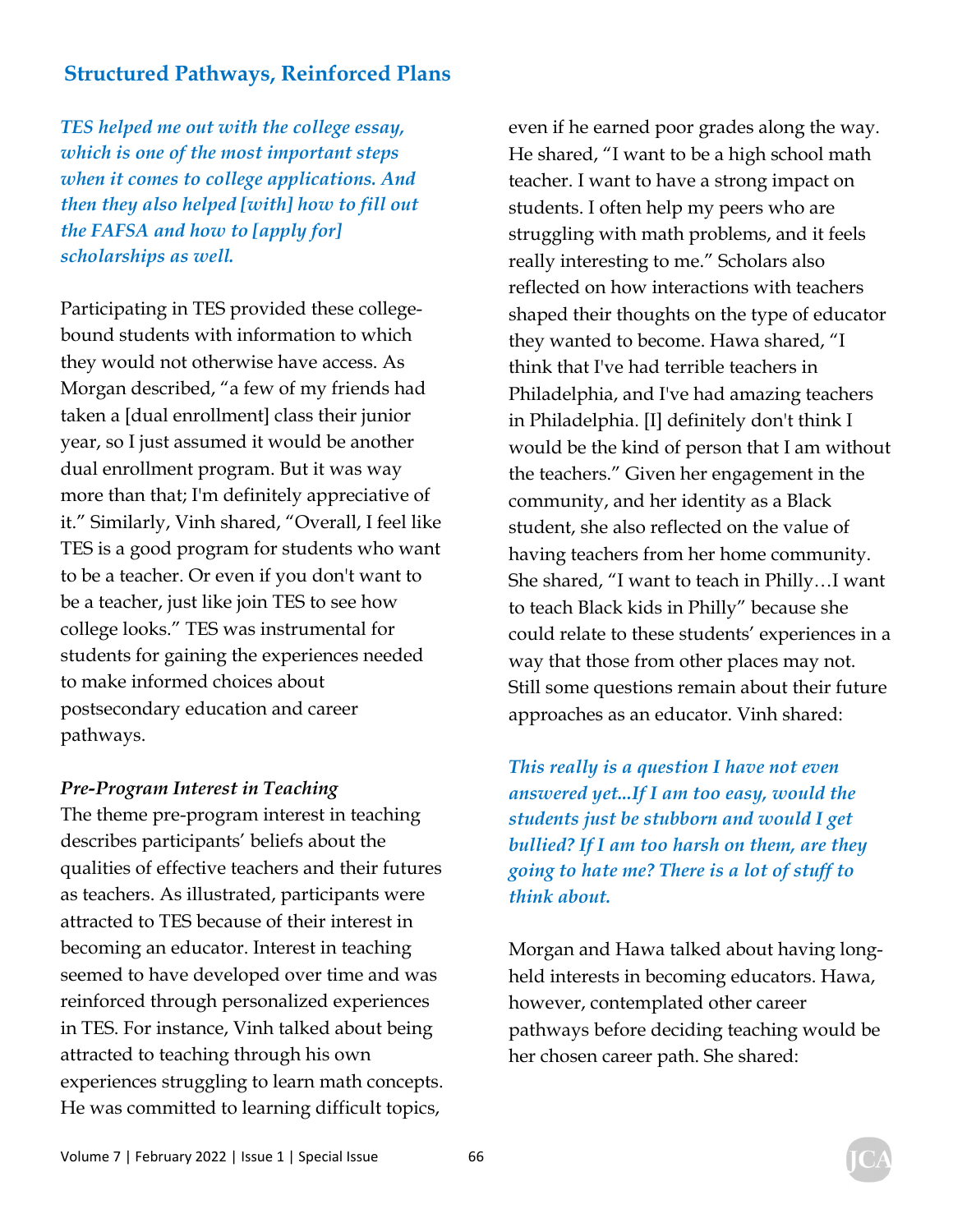*I've always wanted to teach my entire life. But, in eighth to tenth grade, I kind of changed that because a lot of people are like, "don't teach, you're not going to make any money, you're going to be broke…Oh, you're so smart. Don't waste your time doing education.* 

Over time, other options such as law or dentistry did not resonate with her after she completed an internship at a law firm and came to the realization that "I hate science." Despite the influence of others and after much deliberation, she re-asserted her interest in teaching. Participation in TES gave students space and structure to link their career interests with college opportunities.

#### **Structured Pathways, Reinforced Plans**

The theme structured pathways, reinforced plans describes how TES offers space for participants to gain firsthand experience and actualize their college and career plans. As an early outreach program, TES participants benefit from supports focused on the college choice process. Each participant described different types of supports that they found helpful: reminders to meet deadlines, making decisions about college majors, and understanding differentiated information in financial aid award letters. Hawa talked about how TES staff helped her secure the financial aid needed to attend an HBCU and how they modeled ways to advocate for yourself in college. For example, TES staff helped Hawa communicate with various institutions to appeal financial aid offers to attain her goal

of attending a Black College:

*I love Temple [University], but I need to be at an HBCU. That's what I need for my character development. So [the TES staff] just being supportive about [my decision to attend an HBCU] … [They did not say], "This [college] will give you this much so you should go here" ... [They said], "Well this where you want to go. Let's try to make it work."* 

The TES staff guided participants through the college choice process by placing their needs and interests at the center of decision-making as opposed to encouraging them to make choices based on a single factor such as tuition costs.

As stated previously, Vinh wanted to be a math educator, but was still grappling with how to reconcile his interest in becoming a teacher with his family's desire for him to pursue a STEM related career. He shared:

*So, at the beginning of the year, I wanted to be a pharmacist. But after having conversations with TES staff, faculty, and mentors, I figured out I just want to be a pharmacist because of my parents and the salary. I also experienced working the job and I didn't like it at all. I told myself, 'Hey, just choose the right job and you're going to like working for your whole life. Just don't waste your time. I want to be a teacher.'* 

Vinh reflected on the various careers that align most closely with his interests and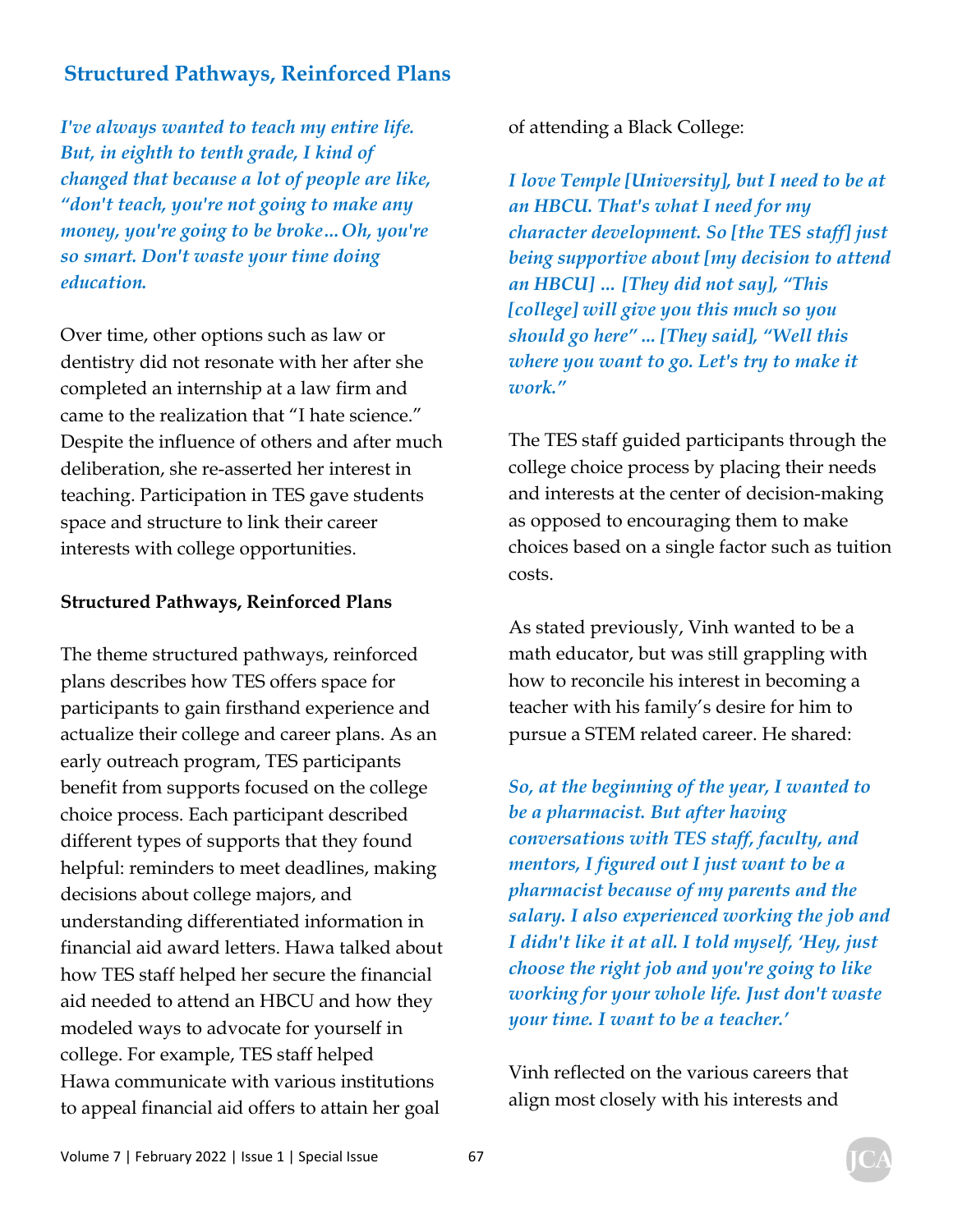decided to pursue teaching despite the influence of his parents and his outcome expectations (e.g., compensation) of other professions.

Morgan's positive experiences in TES helped affirm her college choice. Reflecting on her college choice, she shared:

*I wasn't set on Temple in the beginning. I had choices…[but] I was already used to Temple's atmosphere, campus, the classroom, and some of the professors. So, it really solidified my decision about coming to Temple which I am so happy about now. Having those courses in education made me realize I still want to pursue education. I still want to become a teacher.*  **"...without direct and impactful messages and experiences that interrupt the narrative or create a counter-narrative, racial disparities in the teacher workforce are likely to** 

Morgan's familiarity with the campus environment at Temple informed her

choice about enrolling at Temple compared to other institutions. TES helped her solidify her chosen career in teaching and accelerated her path to becoming an educator through the completion of 15 college credits.

#### **Discussion and Implications**

This study explored how three participants in TES developed academic and career interests in teaching and made educational choices

related to their career aspirations. In this analysis, we learned that participants were high achieving high school students and had developed predispositions for college prior to participation in TES. With the urgent need to diversify the teacher workforce, opportunities like TES should include students who have an interest in teaching but may not meet Conley's (2012) four keys of college and career readiness: cognitive strategies, content knowledge, learning skills and techniques, and transition knowledge and skills. School

> staff should be mindful to not pre-select students based on their academic performance or other behaviors. Rather, they should share information widely so that students marginalized in educational spaces can learn about and express interest in programs like TES.

Although the program was designed to support

college access for future educators, only a small subset of students who participated in TES since its inception held an interest in teaching. SCCT emphasizes that educational or career goals may be influenced more substantially by outcome expectations or environmental conditions, rather than by interests alone. This is of particular importance for the teaching profession as the value of becoming an educator is often associated with outcome expectations (e.g.,

**persist."**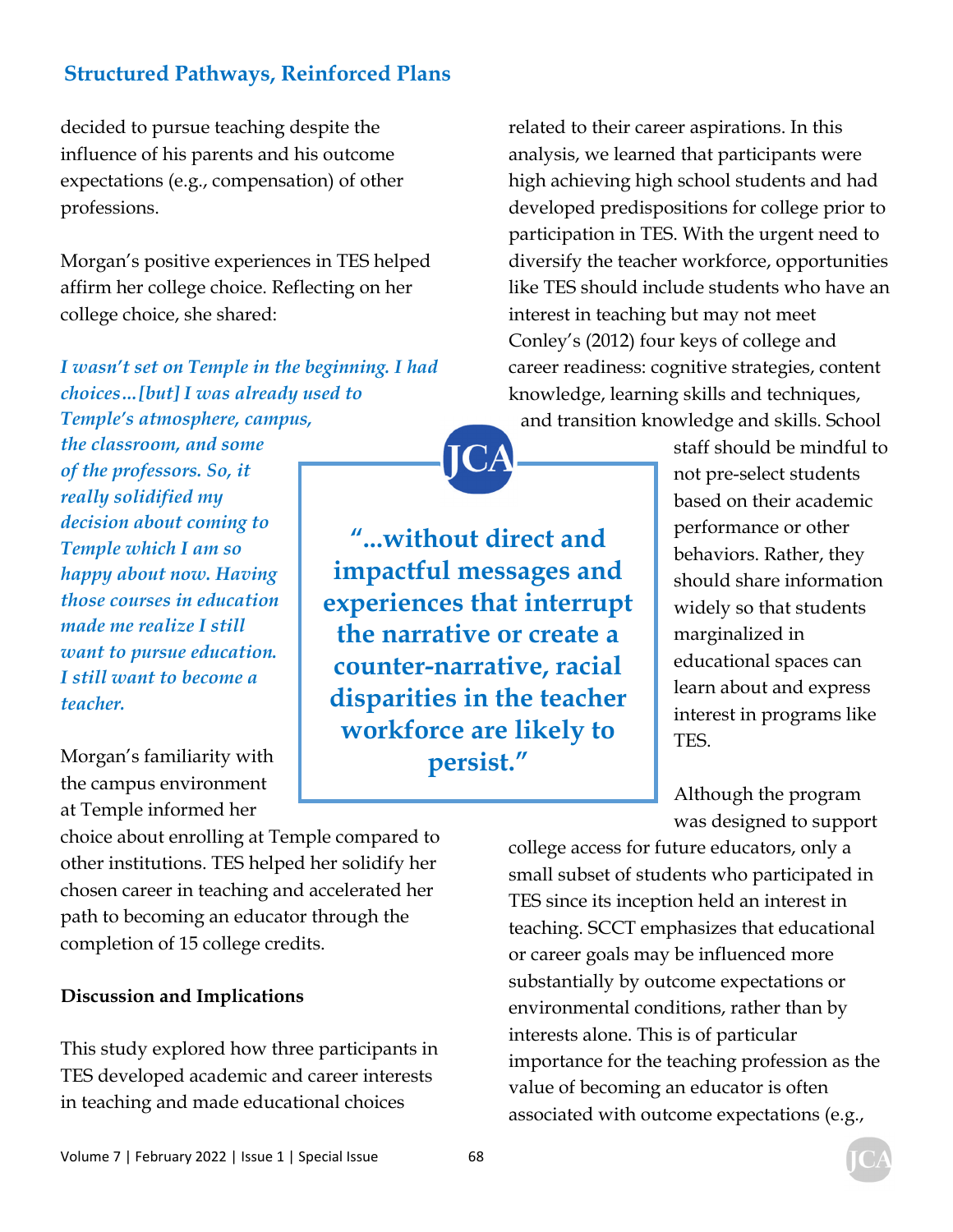compensation, working conditions; Carver-Thomas, 2018; Harris et al., 2019). Interests in teaching must be cultivated, especially among talented students who have numerous career options. Negative messages and perceptions of teaching as a profession are pervasive. In the absence of supportive environments, students may make choices that are misaligned with established pathways to the teaching profession. Therefore, without direct and impactful messages and experiences that interrupt the narrative or create a counternarrative, racial disparities in the teacher workforce are likely to persist. To expand the teacher pipeline, interventions such as targeted partnerships between higher education institutions, high school teacher academies, and other outreach efforts may provide opportunities for elementary and middle school students to learn about the teaching profession and how to proactively pursue a career in education (Bianco et al., 2011; Goings et al., 2018).

Within the current sociopolitical climate, messages about the possibility of impacting the next generation of students and teaching for change and social justice are of critical importance for addressing pervasive societal issues such as racial and socioeconomic injustice (Gist et al., 2018). For some students, learning the rich history and legacy of Black educators and their forceful displacement from the workforce due to school desegregation is also impactful as they consider career opportunities that position them to work for equity. Future studies

should evaluate the impact of having educators and near-peer mentors of color in secondary and post-secondary spaces. Through discussion and coaching, these role models allow students to experience college and career content from non-White peoples' perspectives and envision themselves in similar future roles.

Finally, it is important to acknowledge the certification requirements as a potential barrier to accessing a degree in teaching. Across various teacher education programs, students must maintain a certain GPA and complete other certification requirements (e.g., licensure examinations, student teaching). However, for some students, attaining a bachelor's degree in education may not be possible without academic support, mentorship, and the other types of support provided by TES. Programs such as TES are well-positioned to address two types of barriers: (1) postsecondary education barriers such as college readiness, financial aid, and the admissions process, and (2) teacher certification barriers such as standardized tests, field experiences, and academic performance requirements. Both types of barriers have noteworthy consequences for the racial diversification of the teacher workforce given the level of education required to pursue a career in teaching (Carver-Thomas, 2018). Efforts to diversify the educator workforce by recruiting people of color into teaching will only be successful if they have access to intentional efforts designed to promote their success in and completion of college and certification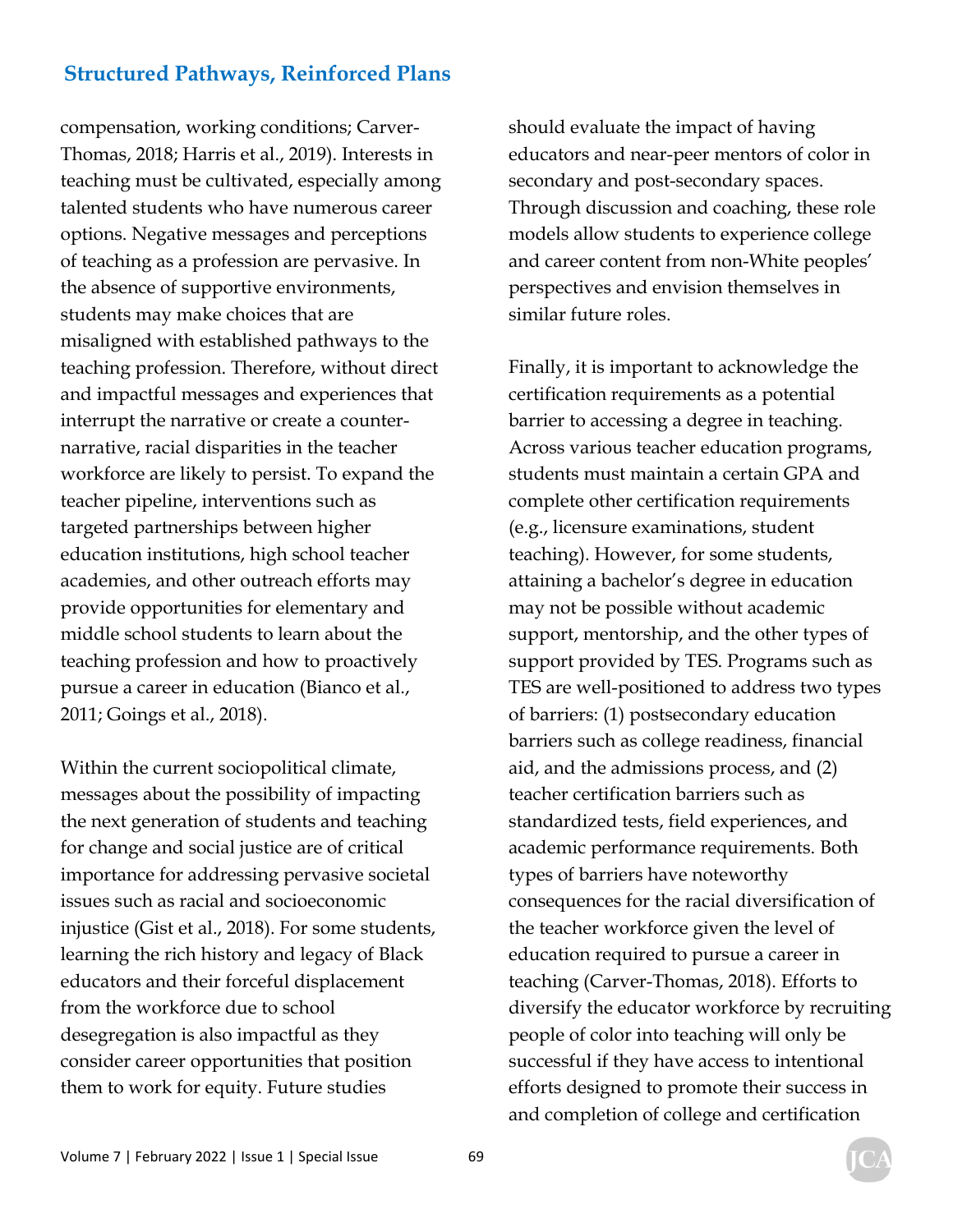requirements.

#### **Conclusion**

With the urgent need for initiatives focused on the recruitment of people of color into teaching, TES is a GYO early outreach and dual enrollment program that not only promotes college access, but also creates a pipeline for educator diversity. To inform future investments in initiatives that positively impact students' postsecondary education and career trajectories, school districts and institutions of higher education need data related to outcomes for the participants of such initiatives. This manuscript was developed by a team of scholar-practitioners deeply invested in promoting college access and success among historically marginalized populations. Through our service, teaching, and scholarship, we promote and advocate for educational equity. Our combined areas of expertise bring a nuanced understanding of the college access process that was instrumental in developing TES and the refinement of policies and practices that shape the program. **ICA** 

#### **REFERENCES**

An, B. P. (2013). The influence of dual enrollment on academic performance and college readiness: Differences by socioeconomic status. Research in Higher Education, 54 *(4), 407–432. hƩps://doi.org/10.1007/s11162-012-9278-z* 

Bandura A. (1997). *Self-efficacy: The exercise of control. Freeman.* 

Bianco, M., Leech, N. L., & Mitchell, K. (2011). Pathways to teaching: African American male teens explore teaching as a career. *The Journal of Negro Education, 80(3), 368-383.* Carver-Thomas, D. (2018). *Diversifying the teaching profession: How to recruit and retain teachers of color. Palo Alto, CA: Learning Policy InsƟtute. Retrieved from: hƩps:// learningpolicyinsƟtute.org/sites/default/files/product-files/ Diversifying\_Teaching\_Profession\_REPORT\_0.pdf* 

Conley, D. T. (2012). A complete definition of college and career readiness. *EducaƟonal Policy Improvement Center (NJ1).*

Corin, E. N., Sonnert, G., & Sadler, P. M. (2020). The role of dual enrollment STEM coursework in increasing STEM career interest among American high school students. *Teachers College Record, 122(5), 1–36. hƩps://10.1177/016146812012200210* 

Council of Great City Schools. (2000). *High school teaching career academies: Profiles and pracƟces. Urban teacher academy project. Urban Teacher Academy Project. Retrieved from: hƩps://files.eric.ed.gov/fulltext/ED449247.pdf* 

Fontana, J., & Lapp, D. (2018). *New data on teacher diversity in Pennsylvania. Research for AcƟon. Retrieved from: hƩps://files.eric.ed.gov/fulltext/ED589386.pdf* 

Gist, C. D., Bianco, M., & Lynn, M. (2019). Examining grow your own programs across the teacher development continuum: Mining research on teachers of color and nontradiƟonal educator pipelines. *Journal of Teacher EducaƟon, 70(1), 13–25. hƩps://doi.org/10.1177/ 0022487118787504* 

Gist, C. D., White, T., & Bianco, M. (2018). Pushed to teach: Pedagogies and policies for a Black women educator pipeline. *EducaƟon and Urban Society, 50(1), 56–86. hƩps:// doi.org/10.1177/0013124517727584*